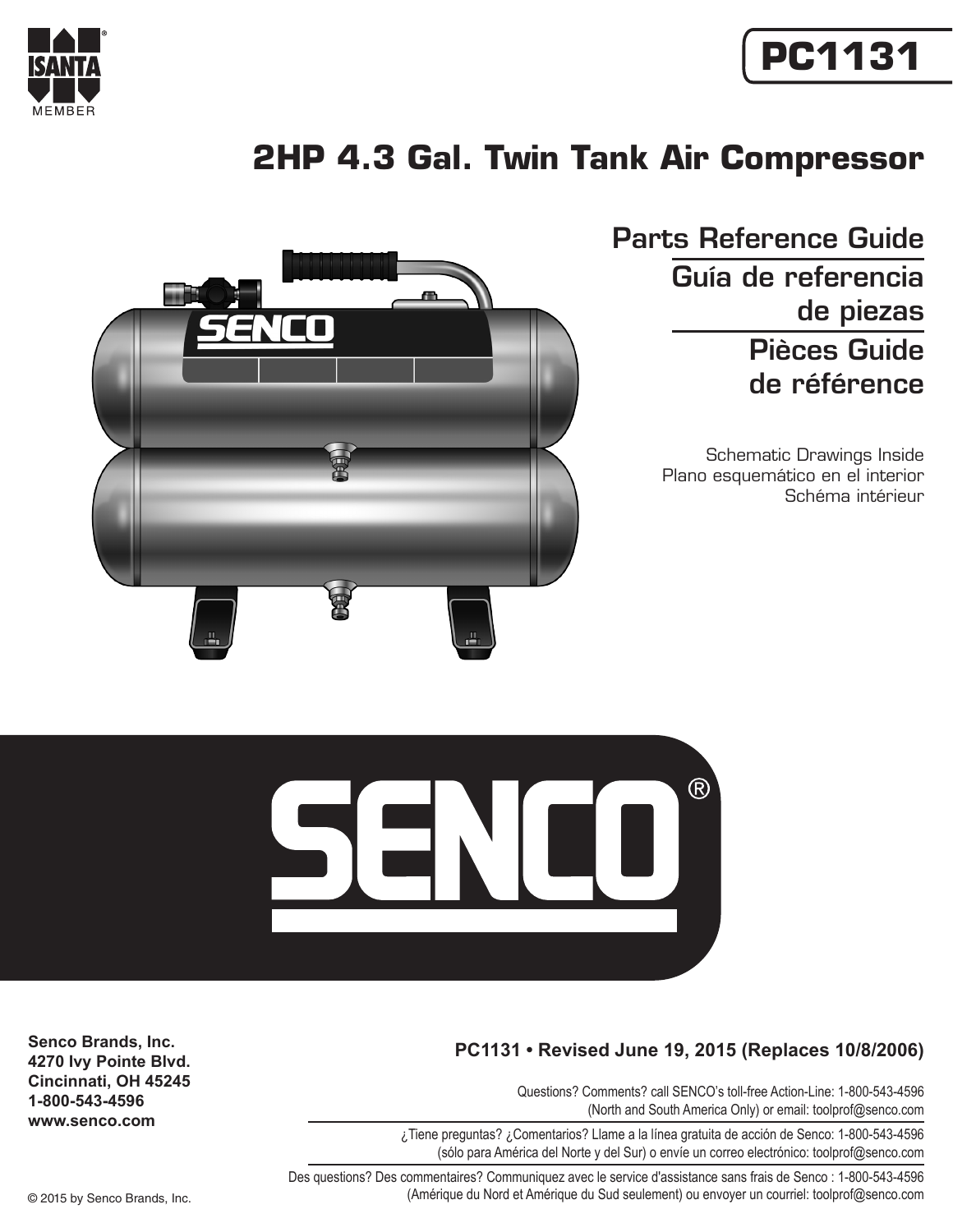

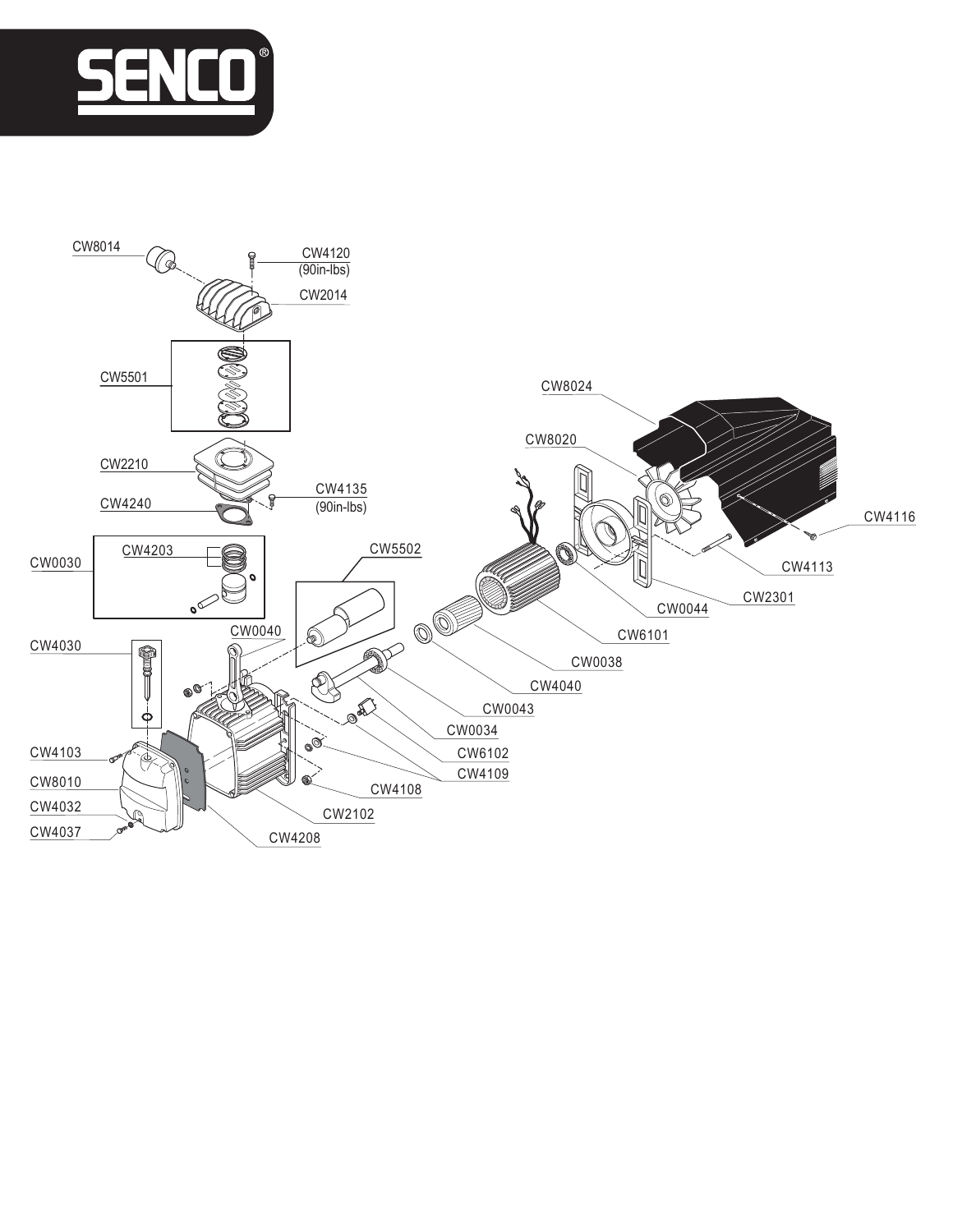## **[2HP 4.3 Gal. Twin Tank Air Compressor](#page-0-1) [[PC1131](#page-0-0)**